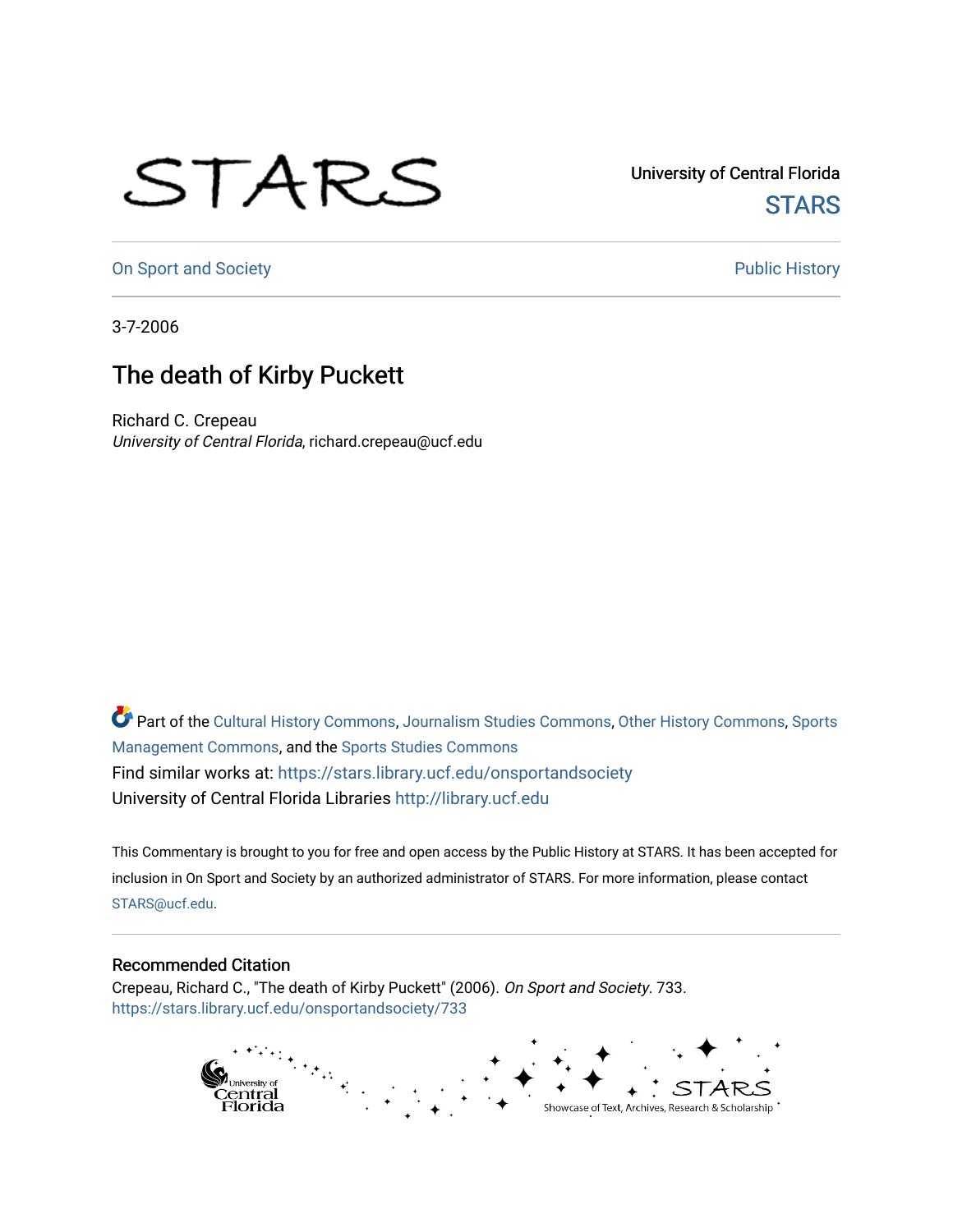## SPORT AND SOCIETY FOR H-ARETE The death of Kirby Puckett MARCH 7, 2006

What to say when a friend dies? It is always a difficult moment for the living. For anyone who was a fan of the Minnesota Twins and of baseball that moment is here again because Kirby Puckett, a great friend to all Twins fans, died yesterday, just a day after suffering a stroke. He was 45. To fans like me he was the archetypal baseball player, and although I never met him, he was the friendly round man in centerfield who did so much for the struggling baseball franchise in Minnesota. He was a friend to anyone who ever saw him play.

What to say about Kirby Puckett is complicated. His life took several strange and unpleasant turns over the past half-dozen years, when the man who was king of Minnesota suddenly appeared to have feet of clay. By then he was enshrined in the Baseball Hall of Fame in Cooperstown, due notice of his accomplishments in the game he loved.

He played baseball with great intensity. He moved his improbable frame around the centerfields of the American League like a gazelle. He was a team leader. He inspired those around him to play above their abilities, as he himself did, and his abilities were considerable. He lifted the Twins in both 1987 and 1991 to World Championships as they hosted both series and won all their home games to claim those championships. He became the face of the franchise successor to Killebrew and Carew from previous decades.

His personality and his play dominated the 1991 World Series with timely hitting and brilliant play in centerfield. In Game 6 he told his teammates he would carry them on his back to Game 7. Living up to his word, he robbed Ron Gant of an extra base hit in the third inning and saved two runs. In the fifth inning he tied the game with a sacrifice fly. Then in the eleventh inning he ended the game with a home run, only the ninth walk-off home run in World Series history. It was Kirby's second home run of the series and sent the Twins on to the greatest game seven in World Series history and the championship. It is often forgotten that in the ALCS that year Kirby Puckett was a major contributor to the Twins victory over Toronto. He hit two home runs in that series, drove in six runs, and hit .429 in five games.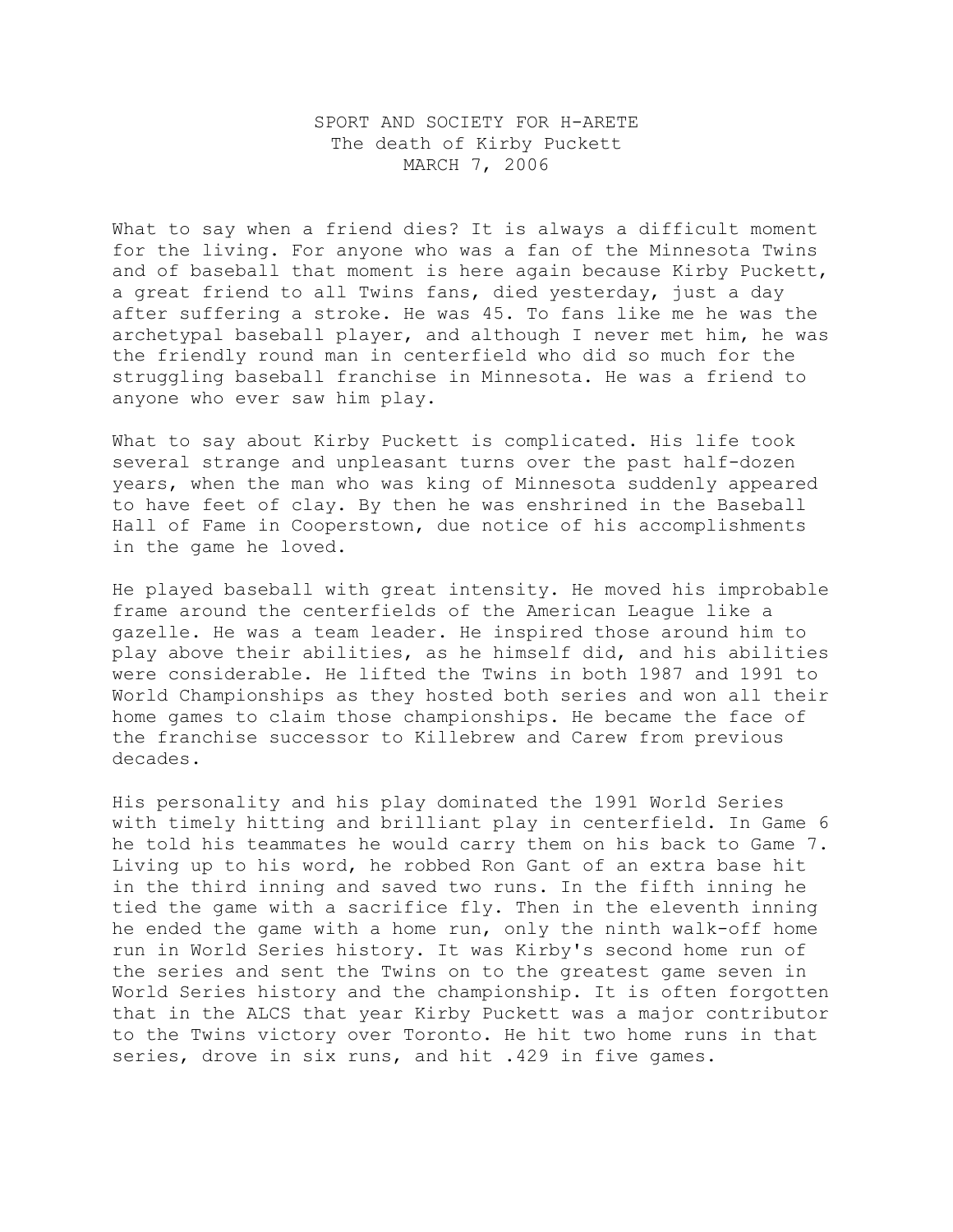Puckett's greatness was on display both on and off the field, as he worked hard to serve the community in which he came to play and stayed to make his home. He raised money for pediatric heart research, worked in an anti-drug program, and bought tickets to Twins games for poor children. He never forgot his roots and did his best to help those who faced the same difficulties he had faced growing up in a housing project on Chicago's south side.

He did everything that one could expect from a sports hero, and then some. In 1996 his reputation rose from excellent to some higher plane when his career was cut short by damage to his retina. Unable to see out of one eye his baseball playing days ended abruptly. At his final press conference in a Twins uniform he told the public not to worry, that he would be fine. He told his teammates to play every game with pride and integrity adding: "Just don't take it for granted because you never know. Tomorrow's not promised to any of us."

Kirby's tomorrows seemed destined to be filled with happiness and joy. A sellout crowd bid him farewell at the Metrodome in September. He took a position as Twins VP. Then in 2001 he was voted into the Baseball Hall of Fame on the first ballot. He was now officially a baseball hero for the ages.

Within six months of his induction into the Hall, Kirby Puckett's life and reputation began to unravel. In December of 2001, his wife filed a complaint with police following a phone call in which Kirby threatened to kill her. She said that there had been a history of domestic violence. Within a few months she filed for divorce.

In October 2002, Puckett was charged with false imprisonment, criminal sexual conduct, and assault after a woman accused him of forcing her into a men's room at a restaurant and groping her. Although found not guilty, Puckett's reputation was in ashes. The wonderful smile which Twins fans remembered so well was now seldom seen.

In the past few years he gained weight, raising concerns about his health. He moved to Arizona, disappearing from public life in the state that had loved him so much just a few short years before.

So which Kirby Puckett do we remember today? Which Kirby Puckett was the real Kirby Puckett? Probably both and we should remember both today.